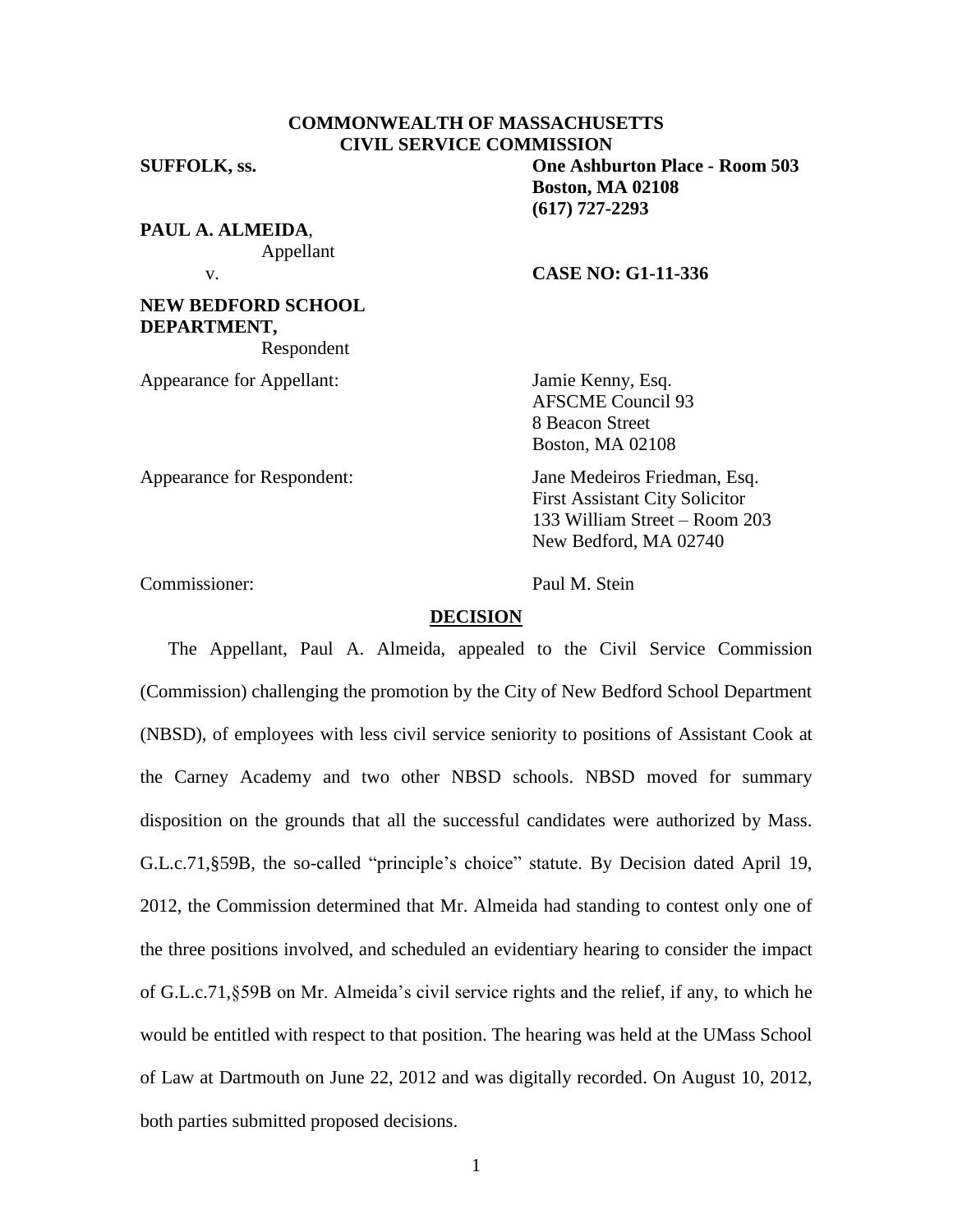### **PROCEDURAL HISTORY**

Mr. Almeida was one of a number of NBSD bus operators whose permanent labor service positions were abolished in August 2008 due to lack of funds. Mr. Almeida's subsequent employment history at the NBSD has been the subject of various prior Commission decisions, which address various issues pertaining to alleged civil service "bumping rights" in the labor service (Case No. G1-08-234; 22 MSCR 269, 22 MSCR 348) [*Almeida I*] ; Case No. G1-09-327; 22 MCSR 739) [*Almeida II*] and "reinstatement" rights and/or unlawful "bypass" concerning subsequent vacancies in other positions in the labor service (Case No. E-10-10; 23 MCSR 608 [*Almeida III*]; Case No. G-11-247 & 336, 25 MCSR 122 [*Almeida IV*]; Case No. G-12-59, 25 MCSR 127 [*Almeida V*].

### **FINDINGS OF FACT**

Based on the three Exhibits and the testimony of NBSD Carney Academy Principal Karen Treadup, NBSD Human Resources Manager Cheryl Costa and Mr. Almeida, I make the findings of fact set forth below. These findings are in addition to the findings of undisputed facts set forth in the Commission's prior Decision on Motions for Summary Disposition in *Almeida IV*, some of which are recited herein for convenience, but all of which are incorporated herein by reference.

1. The Appellant, Paul A. Almeida, was appointed to the labor service position of full-time Bus Operator in the School Department, with a seniority date of September 11, 2000. (*Almeida IV)*

2. Mr. Almeida was laid off from his position as a Bus Operator as part of a reduction in force in 2008 and has since worked in the labor service position of Cafeteria Helper. (*Almeida IV*)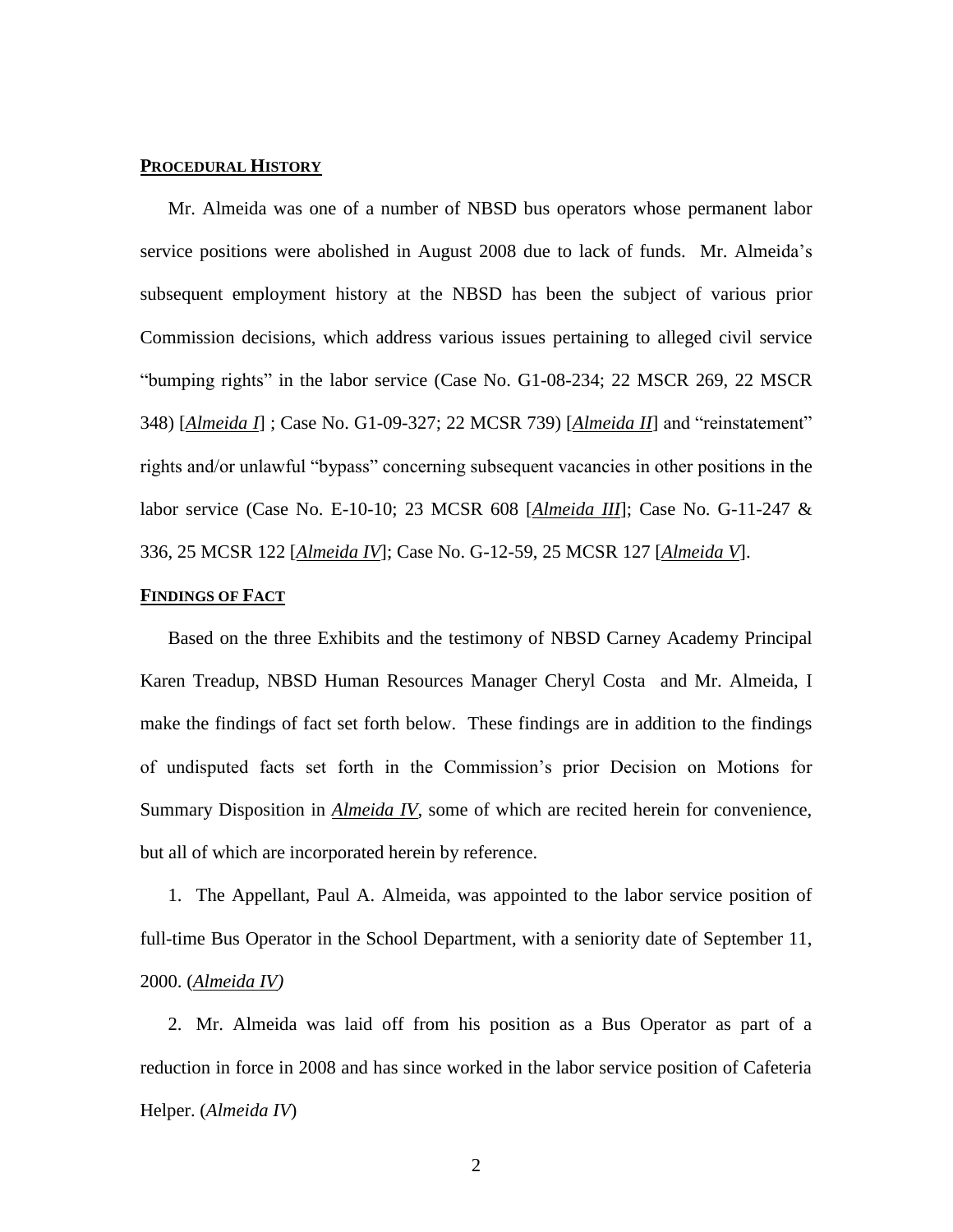3. The NBSD is a party to a collective bargaining agreement through AFSCME Council 93, Local 641, effective from July 1, 2007 through June 30, 2010 (the CBA), which provides, in part, that vacant positions are to be posted and employees entitled to "bid" on any such position, which are to be awarded to the bidding employees in order of seniority. (*Almeida IV*)

4. On September 9, 2011, Mr. Almeida bid on an opening for full time Cafeteria Helper at the Keith School. His bid was successful and he was placed into this position. (*Claim of Appeal; Almeida IV*)

5. On October 28, 2011, Mr. Almeida, along with several others, bid on a vacant position of Assistant Cook at the Carney Academy. His 2000 seniority date placed him first in seniority of all the candidates. (*Claim of Appeal; Hearing Exhs.. 1 & 2; Testimony of Appellant; Almeida IV*)

6. The position of Assistant Cook is a labor service position that requires "one year's paid experience" and ability to perform "semi-skilled cooking and routine kitchen duties". These duties involve assisting the Cook with preparation of meals, cleaning the kitchen and other related duties as assigned by the Cook Manager or Principal. No written job description for the position was produced. (*Testimony of Treadup & Appellant; Almeida IV*)

7. The top three candidates for the Carney Academy Assistant Cooks' position met the job requirements for the positions. (*Testimony of Treadup*)

8. Mr. Almeida has food service experience in the private sector, having been employed with McDonalds, including 2 years as a Cook and 4 years as a Certified Shift Manager. The management position required specialized formal training and knowledge of food service preparation, food safety handling, among other things. He has filled in as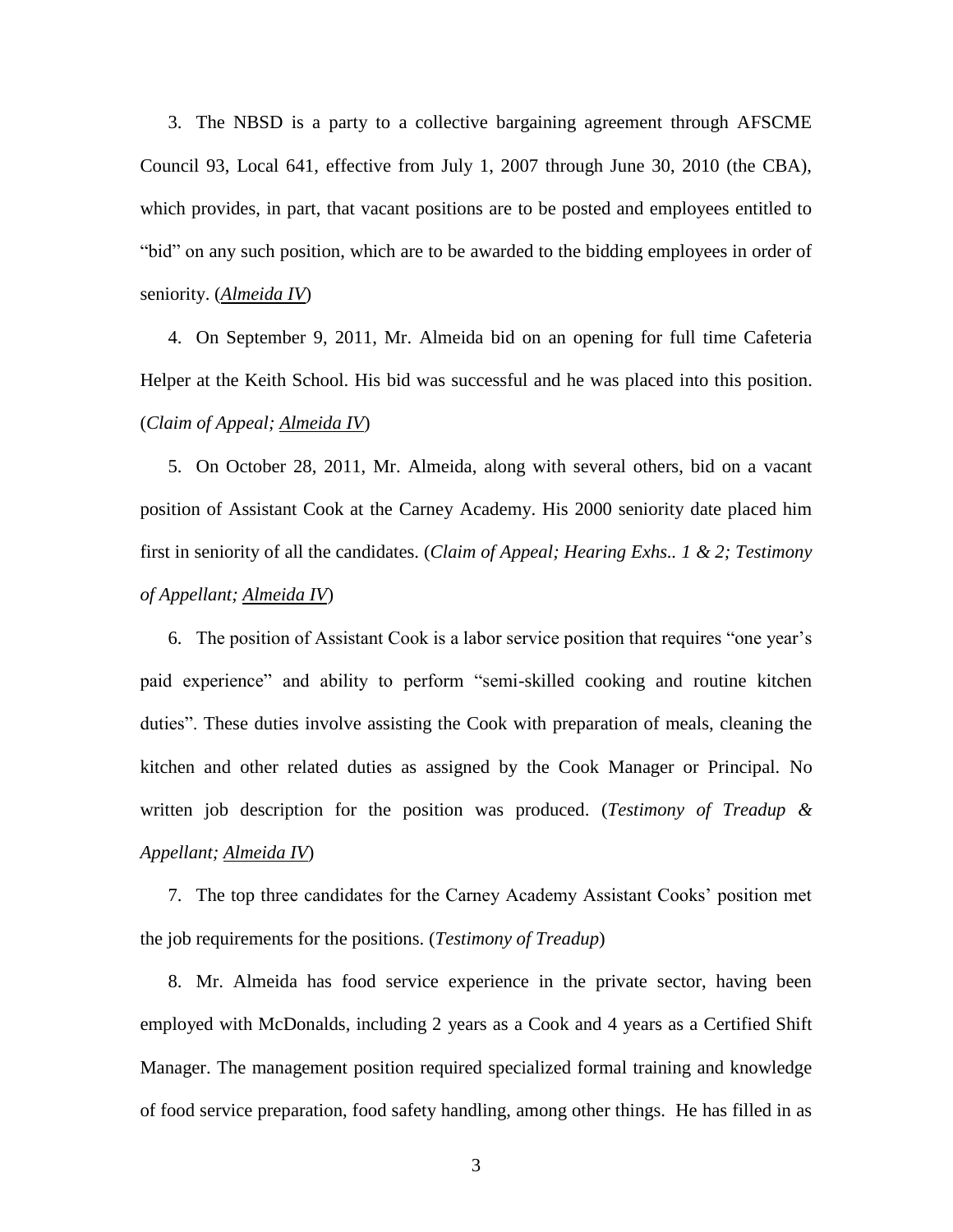an Assistant Cook during absences of other Assistant Cooks. (*Testimony of Appellant; Almeida IV*)

9. Mr. Almeida was fully familiar with the machinery and procedures utilized in the kitchen at the Carney Academy, having previously worked there in 2005 as a Cafeteria Helper. (*Testimony of Appellant*)

10. In accordance with the practice in the NBSD dating back to enactment of the Massachusetts Education Reform Act (St.1993, c.71) in the early 1990s, the NBSD Human Resources Department submitted the names of the candidates for the Carney Academy Assistant Cooks' position to the Principal of the Carney Academy, Karen Treadup. (*Testimony of Treadup & Costa*)

11. Principal Treadup was provided no instructions regarding who could be selected from the list of candidates. (*Testimony of Treadup & Costa*)

12. Principal Treadup interviewed the candidates, including Mr. Almeida. The interview team also included Nancy Carvalho, NBSD Food Service Manager and Paula Grenier, Carney School Cafeteria Manager. The interviews were not scored. (*Testimony of Treadup & Appellant*)

13. On or about November 15, 2011, the Carney School position was awarded to Maria Reis, a part time Cafeteria Helper with a seniority date of November 1, 2010, which placed her fifth in seniority of all candidates who bid the position. (*Hearing Exhs. 2 & 3; Testimony of Treadup &, Costa; Almeida IV*)

14. Principal Treadup's decision was made based on her decision as to whom she felt "best fit with the culture of the building". She considered how the applicants presented themselves and how they answered questions during the interview process. Ms. Reis responded that "kids come first" which indicated that she would step up and do what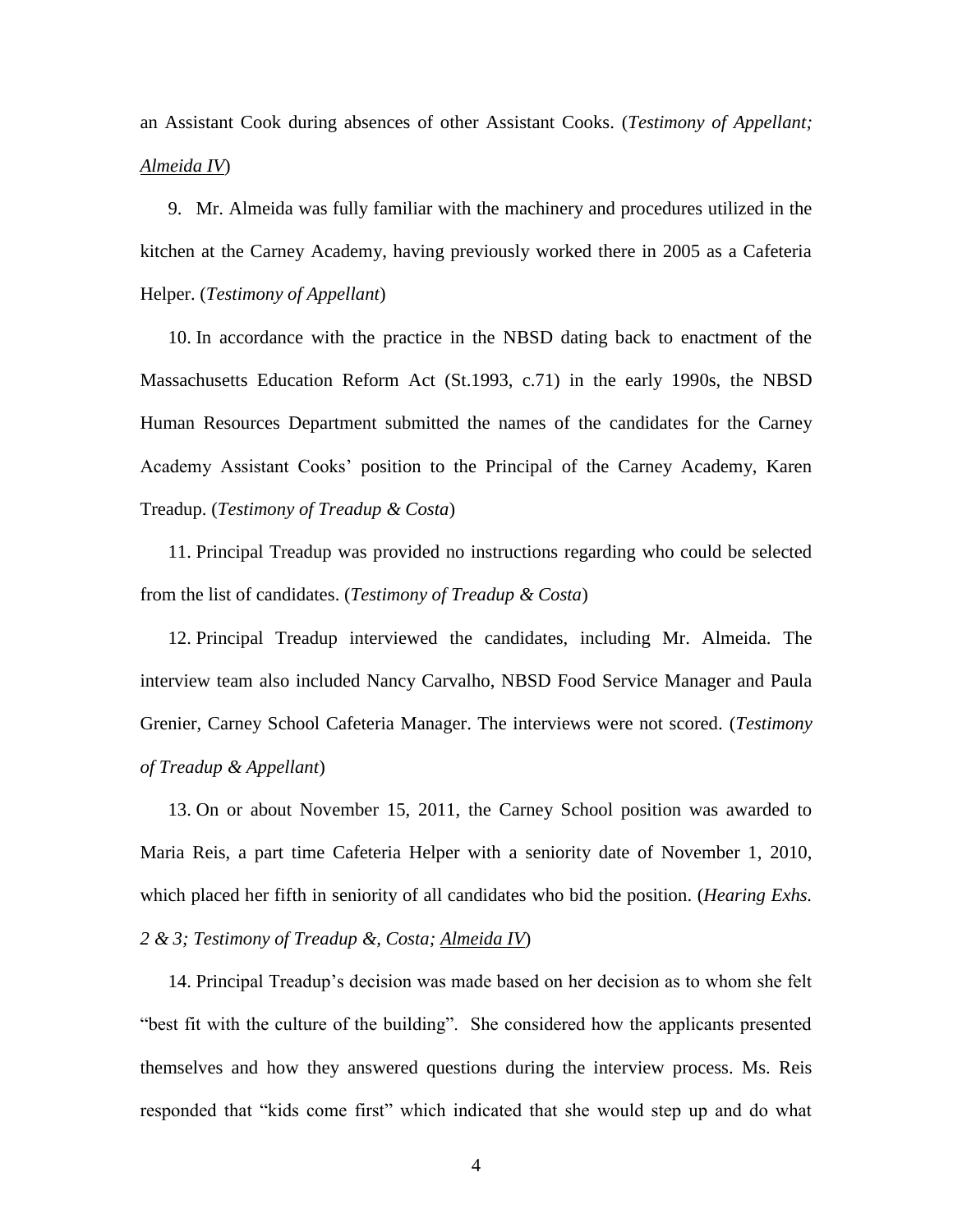needs to be done, that she was a team player that would do whatever was needed to be done. (*Testimony of Treadup*)

15. Principal Treadup also said it was helpful that the successful candidate, Ms. Reis, is bilingual, although, apparently, she did not make this a question asked of all candidates. (*Testimony of Treadup & Appellant*)

16. According to the NBSD, the appointment of Ms. Reis was made on the basis of the recommendation of the respective schools' principals, "per c.71 sec. 59B" without regard to seniority, which, as noted, had been the practice within the NBSD since the enactment of Education Reform Act. (*Testimony of Treadup & Costa; Almeida IV*)

17. Principal Treadup was provided with the civil service seniority dates for the candidates but gave no consideration to the seniority of any of the candidates. She was unfamiliar with the civil service term " $2n+1$ " and had no experience or knowledge about the obligation to make civil service appointments according to a "2n+1 formula. (*Testimony of Treadup*)

#### **CONCLUSION**

The Personnel Administration Rules (PARs) promulgated, pursuant to Mass. G.L.c.31, §5(b) by the Massachusetts Human Resources Division (HRD), prescribe:

"Promotional appointments and changes of position under the provisions of M.G.L.c.31,§29 shall be made from among the same number of persons with the greatest length of service as the number specified in making appointments under PAR.09 [so-called "2n+1 formula"], provided that such persons possess the required qualifications and serve in eligible titles as determined by the administrator. If there are less than the required number of persons, selection may be made from the lesser number." PAR.19(5)(a).

The Commission construes these requirements to permit promotions and changes of position within the labor service of any qualified candidate(s) with the " $2n+1$ " longest civil service seniority date(s), without any right of another non-selected candidate to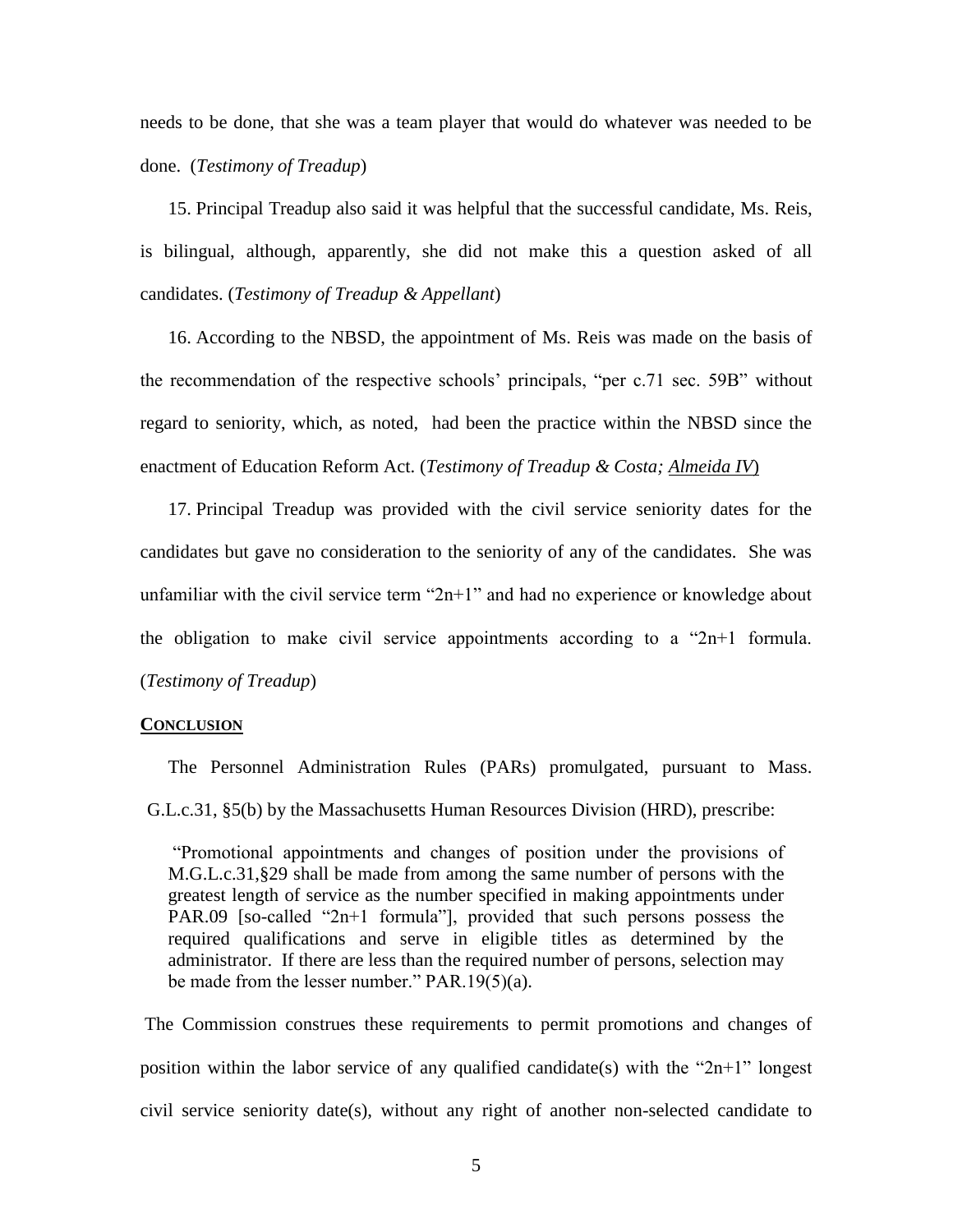contest the non-selection, save that a candidate who was removed from the  $2n+1$  group on the grounds he or she was not qualified may contest the disqualification decision as arbitrary, the result of bias or favoritism or other violation of merit principles. See, e.g., Picard et al v. City of Quincy, 24 MCSR 416 (2011); Lusignan v. Holyoke G&E Dep't., 20 MCSR 401, further considered, 21 MCSR 287, after hearing, 22 MCSR 137 (2009)

Ms. Reis was the fifth most senior candidate who applied for the Carney School Assistant Cook's position and the evidence clearly established that there were three more senior candidates within the 2n+1 formula who were qualified for the position, of which Mr. Almeida was the most senior qualified candidate. Under applicable civil service law and rules, NBSD was obliged to select one of the these more senior candidates.

The Commission understands NBSD to assert that, the " $2n+1$ " rule notwithstanding, Ms. Reis was lawfully appointed under "principal's choice", as set forth in the Massachusetts Education Reform Law, G.Lc.71,59B. That statute provides:

The superintendent of a school district shall appoint principals for each public school within the district at levels of compensation determined in accordance with policies established by the school committee. *Principals employed under this section shall be the educational administrators and managers of their schools and shall supervise the operation and management of their schools and school property, subject to the supervision and direction of the superintendent. Principals employed under this section shall be responsible, consistent with district personnel policies and budgetary restrictions and subject to the approval of the superintendent, for hiring all teachers, athletic coaches, instructional or administrative aides, and other personnel assigned to the school, and for terminating all such personnel, subject to review and prior approval by the superintendent and subject to the provisions of this chapter.* The principal of any school which requires an examination for student admission shall be solely and exclusively responsible for hiring all teachers, instructional or administrative aides and other personnel, and for terminating all such personnel without the requirement of review or prior approval by the superintendent before said hiring or termination. This section shall not prevent one person from serving as the principal of two or more elementary schools or the use of teaching principals in such schools.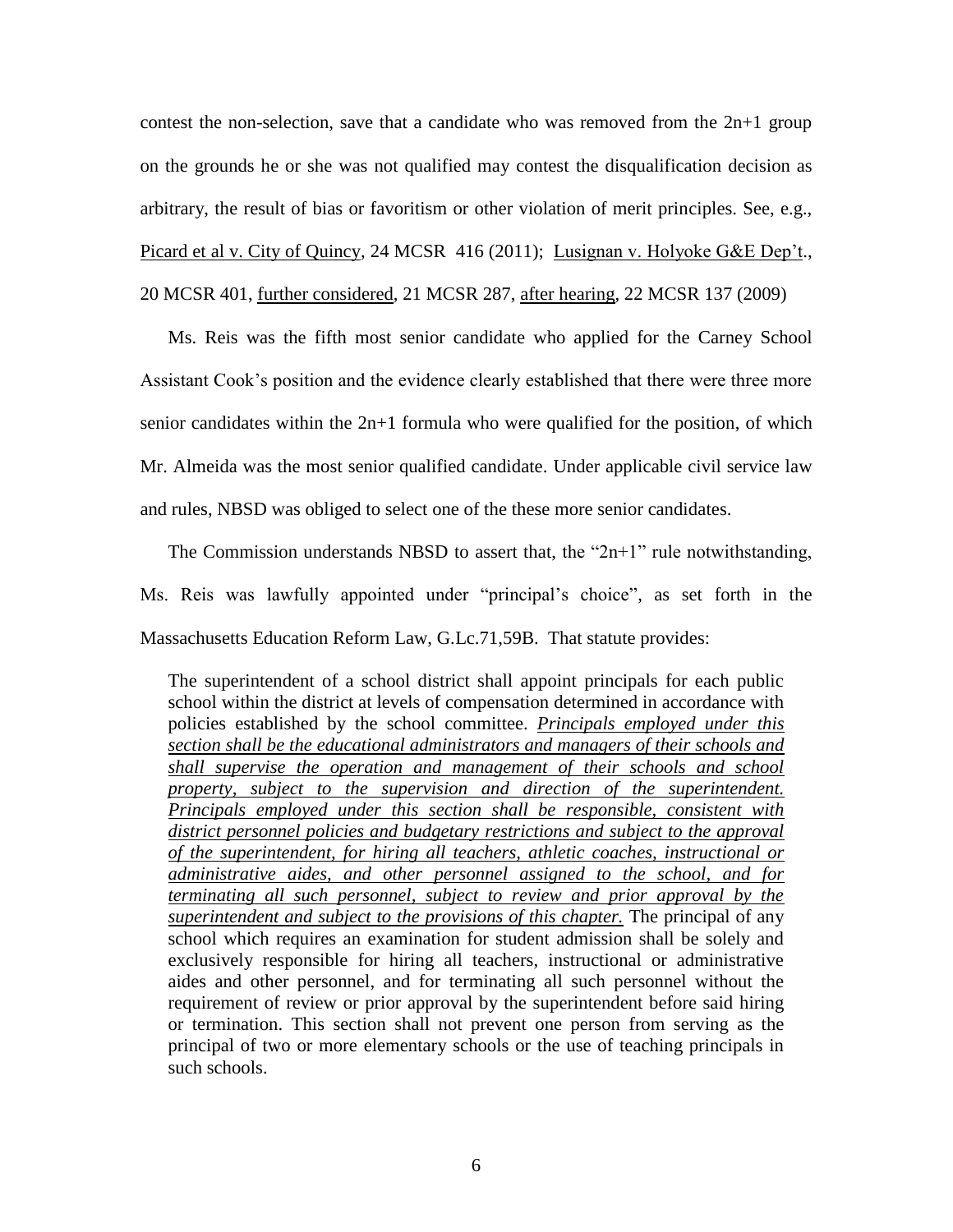It shall be the responsibility of the principal in consultation with professional staff of the building to promote participatory decision making among all professional staff for the purpose of developing educational policy.

The school superintendent of a city or town or regional school district including vocational-technical schools, may also appoint administrators and other personnel not assigned to particular schools, at levels of compensation determined in accordance with policies established by the school committee

#### Id. (*emphasis added*)

As noted in *Almeida IV*, the Commission is not aware of, and neither party has drawn the Commission's attention to, any appellate case in which the right of "principal's choice" came into conflict with a provision of civil service law and rules. Similarly, the Commission is not aware of any disciplinary appeal that has come before it, pursuant to G.L.c.31,§§41 through 43, in which an appointing authority argued that a Section 59B "principal's choice" authority for "terminating" employees divested the Commission of jurisdiction to hear a school employee's termination appeal and to order reinstatement and restoration of benefits under civil service law if the Commission found the termination was not supported by "just cause" under civil service law and rules. Neither of the parties had directed the Commission to such authority. Thus, the Commission had not been presented with any reason to modify the conclusion reached in *Almeida IV* that, absent clear judicial guidance, the Commission is obliged to apply the "2n+1" rule to civil service positions in the labor service within a municipal school department service in the same manner as it has been applied in all other labor service hiring decisions.

The scope of a principal's discretion under Section 59B is broad, but it is not "unfettered." See School Committee of Pittsfield v. United Educators of Pittsfield, 438 Mass. 753 (2003) ("involuntary transfers" properly within scope of CBA and not precluded by §59B); School Committee of Newton v. Newton School Custodians Ass'n, Local 454, SEIU, 438 Mass. 739 (2003) (CBA requirement that seniority be considered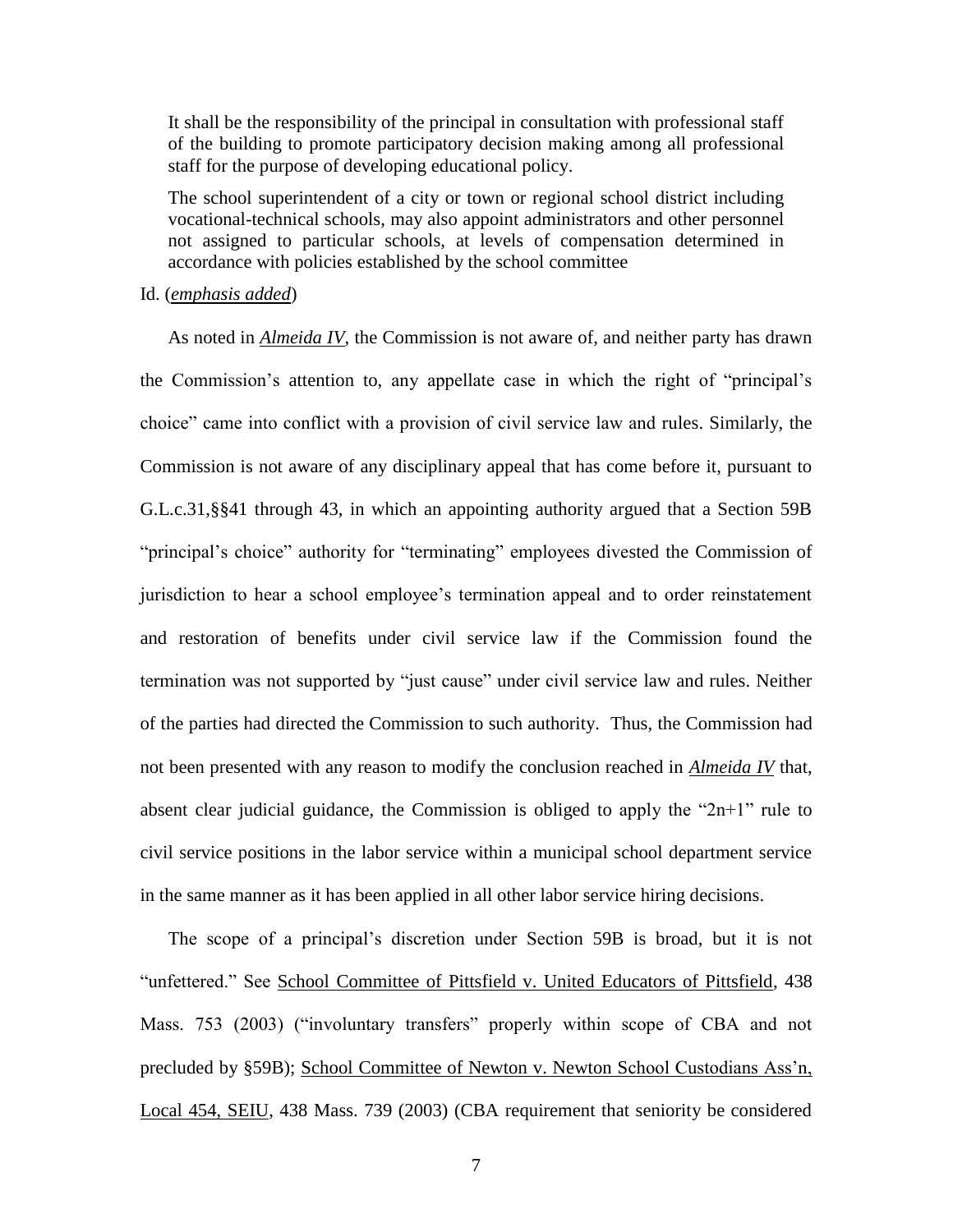as a factor in hiring decision did not improperly encroach on principal's §59B "selection" authority); School Committee of Hull v. Hull Teachers Ass'n, MTA/NEA, 69 Mass.App.Ct. 860, rev.den., 450 Mass. 1104 (2007) (arbitrator's award reinstating teacher did not contravene §59B); School Committee of Westport v. AFSCME, Council 93, Local 2667, 61 Mass.App.Ct 910 (2004) (§59B did not trump employee's CBA bumping rights)

In sum, while G.L.c.71, §59B gives a school principal "choice" in a hiring decision, when it comes to a candidate for a civil service labor service position within a municipal school department covered by G.L.c.31, e.g., an Assistant Cook, that choice must be one of the three most senior candidates, as required by the civil service "2n+1" rule. Thus, The appointment of Ms. Reis, a candidate outside the  $2n+1$  formula of qualified candidates ranked by seniority was not authorized by civil service law and has prejudiced Mr. Almeida's civil service rights through no fault of his own.

That said, there is no question that the NBSD appointed Ms. Reis believing that the practice that it had followed for nearly twenty years was not unlawful. Clearly, both the NBSD and Ms. Reis relied on this practice in good faith. Thus, it would be inequitable to vacate the appointment of Ms. Reis as the Appellant requests. Rather, adequate relief to Mr. Almeida can and should be fashioned without prejudice to her. Specifically, the relief to be granted will be limited to providing Mr. Almeida with the staus commensurate with what he would have received had he been selected for the Carney School Assistant Cook position in November 2011, encouraging his future promotion to such a position as soon as practicable, and leaving intact the status of other NBSD employees. The Commission will expect, however, that future appointments will hew to the requirements of civil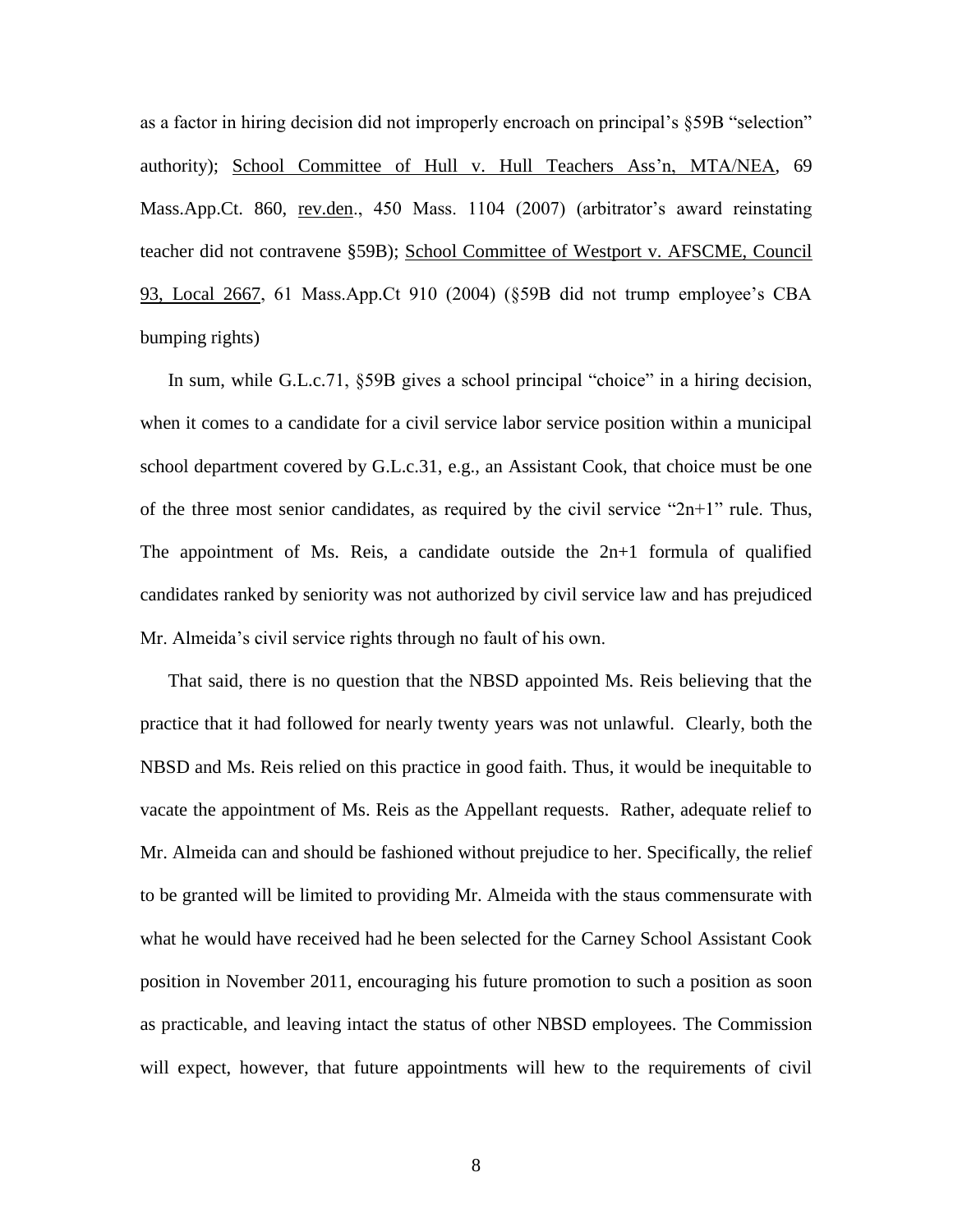service law, and subsequent failures may be cause to invoke the Commission's authority to vacate such unlawful appointment in the future.

## Relief to Be Granted

 Accordingly, for the reasons stated, pursuant to the powers of relief inherent in Chapter 310 of the Acts of 1993 it is hereby ORDERED, that the NBSD and HRD shall take such action as required to offer to place Mr. Almeida into the next available vacancy for Assistant Cook that arises in a NBSD facility and, upon his promotion to such a position he shall be granted a retroactive civil service seniority date in the position of November 15, 2011. Nothing in this decision shall be construed to entitle Mr. Almeida to any compensation or other benefits for service as Assistant Cook prior to his actual promotion to such position.

Civil Service Commission

Paul M. Stein Commissioner

By the Civil Service Commission (Chairman Bowman; Commissioners Ittleman, McDowell, Marquis and Stein) on October 18, 2012.

A True Record. Attest:

\_\_\_\_\_\_\_\_\_\_\_\_\_\_\_\_\_\_

Commissioner

Either party may file a motion for reconsideration within ten days of the receipt of this Commission order or decision. Under the pertinent provisions of the Code of Mass. Regulations, 801 CMR 1.01(7)(l), the motion must identify a clerical or mechanical error in this order or decision or a significant factor the Agency or the Presiding Officer may have overlooked in deciding the case. A motion for reconsideration does not toll the statutorily prescribed thirty-day time limit for seeking judicial review of this Commission order or decision.